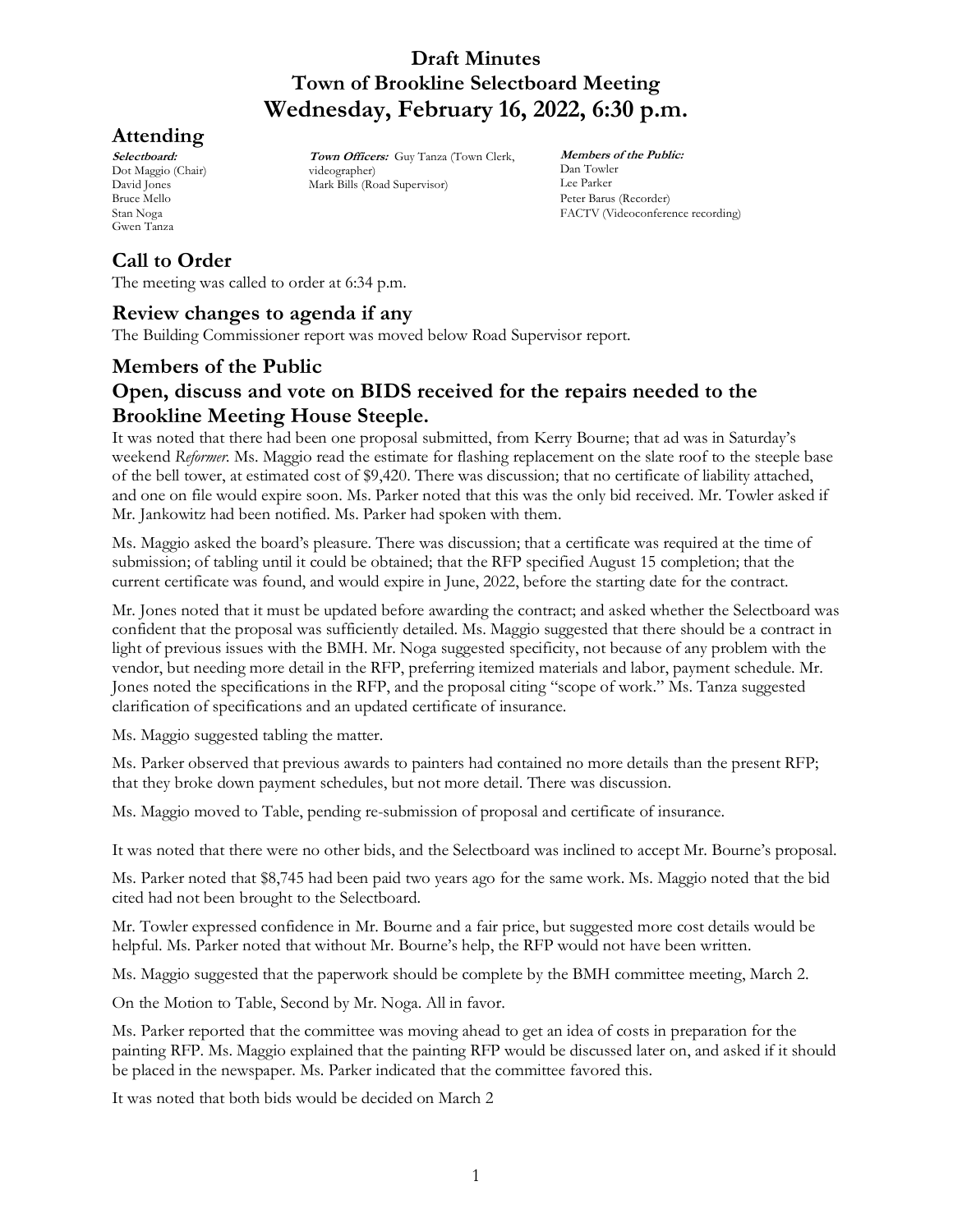# **Approve Minutes**

### **Regular meeting minutes from February 2, 2022**

Ms. Maggio moved to approve the minutes for February 2, 2022, as amended. Second by Mr. Jones. All in favor.

## **New Business**

## **Highway Grants - Appoint Stan Noga to supervise the necessary oversight on current and future grant work done for the town of Brookline's Roads and Highways.**

Ms. Maggio noted that Mr. Clark had offered to take on some of the grant-writing work.

Ms. Maggio moved to appoint Stan Noga to supervise the necessary oversight on current and future grant work done for the town of Brookline's Roads and Highways. Second by Mr. Jones. All in favor.

# **Old Business**

#### **Review and sign updated contract to AS Clark for winter maintenance of town roads.**

Ms. Maggio had circulated a document for the selectboard's perusal; some updates were made; the Selectboard reviewed the document in detail. Mr. Jones noted that the previous contract for highway maintenance and winter plowing materials was formatted differently, so that the contract now seemed to include maintenance as well as materials; that this document was not just the previous one with a new date; and that the vendor might question the added comma. Ms. Maggio explained that the VLCT had recommended the contract language. Mr. Noga discussed the way the contracts were structured. Mr. Jones suggested that the present document be considered a new contract with A. S. Clark & Son, rather than an extension of the previous one. Ms. Maggio noted that it could be worded as explicitly extended. Mr. Jones suggested that the contract should not be executed as the same agreement as before, unless using the identical document language.

There was discussion; that the modifications were intended to limit the scope to winter work; about what agreements were in place for repair work before the recent storm. It was noted that A. S. Clark was listed an emergency vendor with the town. There was discussion of drafting a cover letter explaining that it was an extension of the existing contract; that the language be changed to make clear that the agreement was for Winter work only; and the possibility of offering a new agreement that would include Summer work. Ms. Maggio noted that the contract was still valid until December 31, 2022, citing Article 3, which had been signed; and that there had been a second, unsigned version of the contract.

## **Vendor packet / Contract for BMH Repairs**

Ms. Maggio suggested that besides the listing of materials requested by the Treasurer, that contracts should have more detailed specifications. There was discussion; of misunderstandings during a recent RSH project. Mr. Jones suggested developing a template with all necessary generic language, which could then have specific information added. Mr. Noga emphasized the value of clear contract language. Ms. Maggio read from an award letter template, listing forms to be submitted by accepted vendors.

## **Town Informational Meeting - Wednesday February 23, 2022 via ZOOM At 6:30. Discussion.**

Ms. Maggio discussed the meeting, members to arrive at 5:45 to set up and test equipment; that questions from the audience on an agenda item would be answered if possible; that the appropriation package would be needed in order of vote.

There was discussion; that ballots were online and in the mail; Mr. Noga offered a summary of the employment rationale to send in advance of the meeting. Mr. Jones noted that previously, notes about every item had been prepared, and it had been useful whether the notes were used or not; that there were 31 Articles, each of which must be read and comments allowed; that difficult questions could be anticipated. Mr. Joes suggested , preparing rationales for budget increases, citing rising costs, etc. There was discussion of technical administration of the videoconference.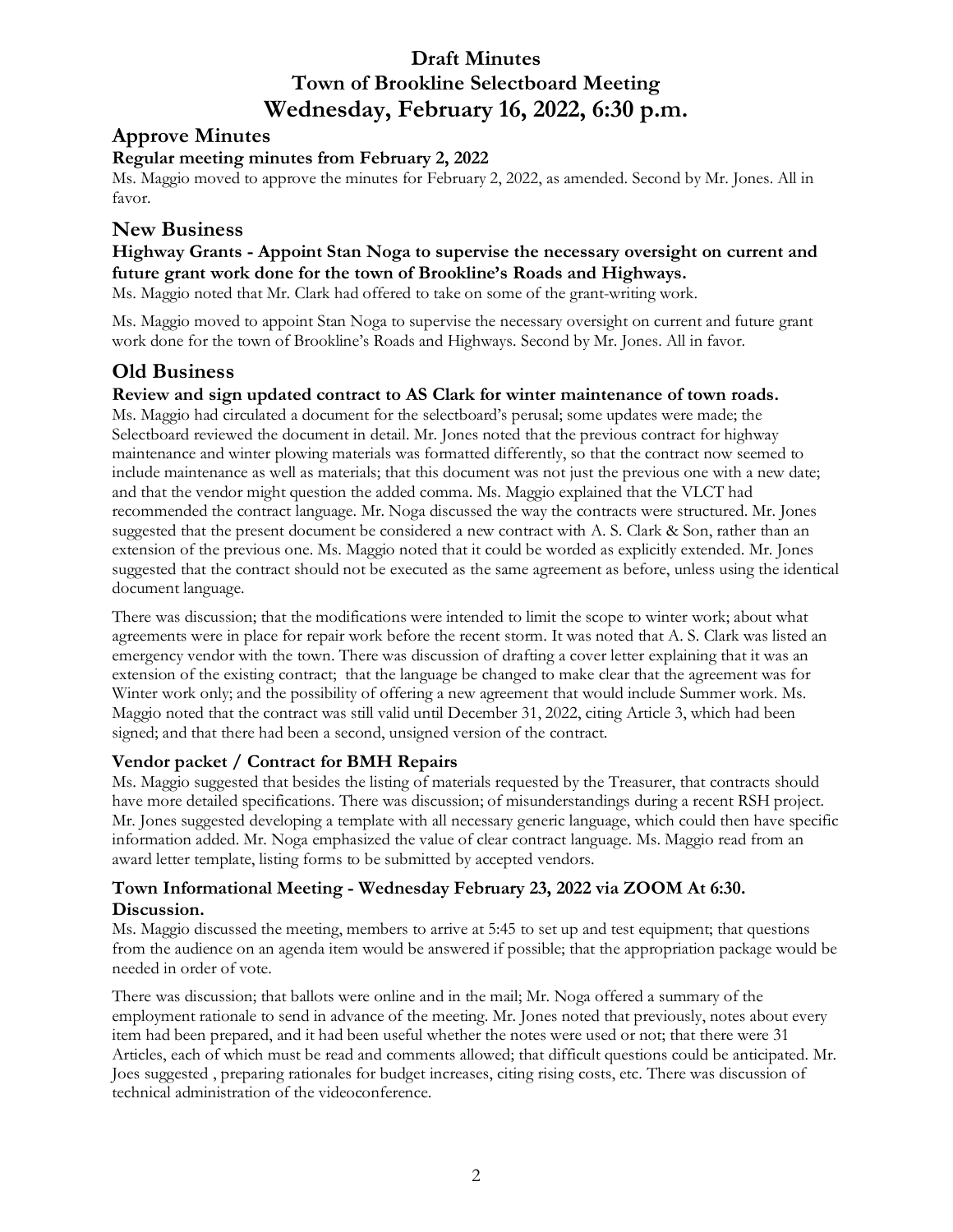## **Contract with Suzy's Little Peanuts Daycare – Sign**

Signing the contract was tabled pending receipt of the document from SLP.

### **Review - approve for posting the RFP for Painting the BMH Steeple**

Ms. Maggio invited comment; changes were discussed. Ms. Maggio read the specifications aloud and suggested changes to date and time, removal of itemization.

# **Summary / Update Reports**

#### **Town Clerk - Guy Tanza**

Mr. Tanza reported that absentee ballots had been mailed, 21 requests so far out of 442 registered voters; that animal licenses and real estate market were slowing; the Board of Civil Authority would need ballot counters on February 28; that ballot requests could be made online or in the office; and expressed hopes for a good turnout for Town Meeting, by Australian ballot.

## **Selectboard Chair Report - Dot Maggio**

#### **ACO - Nuisance Dog Report**

Ms. Maggio reported a post on the listsrv about some stray dogs sighted by residents.

#### **Town Health Officer - Update on pesticide drift concerns**

Ms. Maggio reported that the matter had been updated by the Department of Agriculture, case closed, safety regulations followed; to be filed with the loose dogs report.

#### **Coronavirus State & Local Fiscal Recovery Funds. Action required**

Ms. Maggio reported that the action involved photo recognition and officials responsible for certain reports; that there would be a few weeks (until April 15) to review and be in touch with WRC.

#### **Grant Update - Stan Noga**

Mr. Noga noted that a meeting had been scheduled; looked at a summary of the salt/sand shed agreements; asked the assistant treasurer to help with paperwork, and would meet to go over the materials; and discussed a document cited last meeting about required reports to the state. There was discussion; of expenditures on class 2, 3, 4 roads, time to complete those reports, one report incorrectly filled out (for posting roads); a capital expenditure form; compliance with roads and bridges standards; that WRC would help with those documents. Mr. Noga offered to work with the members to do what was needed to bring the town into compliance, and thanked members for their help.

#### **Any other reports or discussions by selectboard members**

Mr. Jones discussed VTRANS and WRC, noting that Ron Bell had announced final changes VTRANS required, and was nearly ready to do the RFP; that eventually an inspection engineer would be needed on the project; and assuming the Selectboard would. do this, there could be reason to hire jointly, in light of the work WRC was doing with several surrounding towns; that the project had been waiting for Bell and VTRANS to complete their work.

Ms. Maggio had received suggestions from Mr. Bills. Mr. Jones noted the months of reviews that had been done, that no changes could be made. Mr. Bills explained that crushed stone was being stockpiled under a tarp, that the old shed would have to be torn down, but that the stone could be stored in the old shed, and the new one relocated; that as designed, snow would come off the roof in front of the old building at the designated location; and the shed faced directly into the weather; that trucks delivering material would have difficulty lining up with the building; that locating it at the south end would resolve these issues; that the shed could be moved, instead of being torn down. Mr. Jones noted an environmental review that had taken months, completed a year ago; that proposing relocation of the building would probably require all of that to be done over again; and suggested that Chris Hunt (VTRAS) or Ron Bell (WRC) be consulted; and that Mr. Jones would not be taking any further action regarding the project. Mr. Noga discussed the work that had been done, and that changes would certainly increase costs; and offered to make an inquiry to see what could be done.